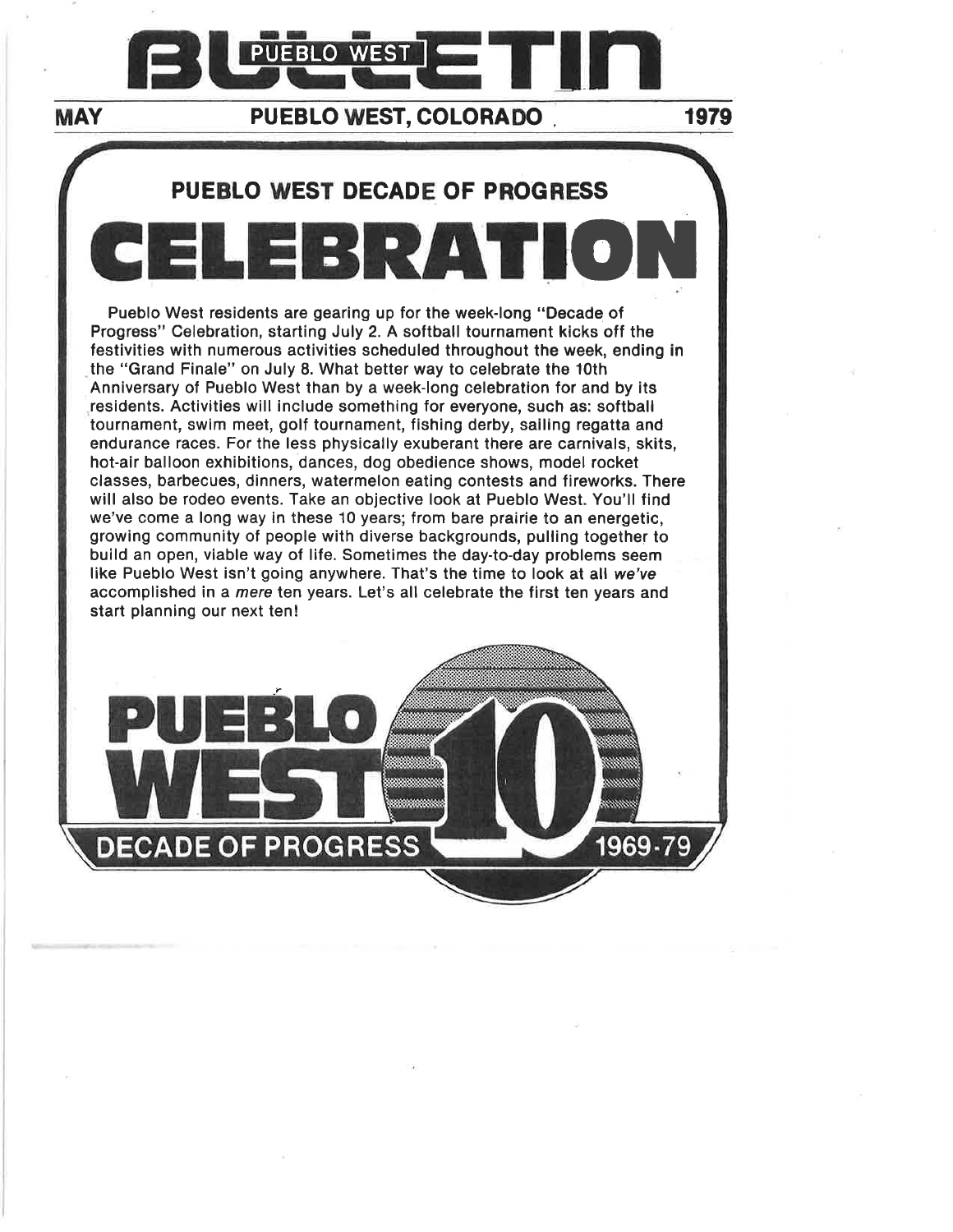# THE MANAGER COMMENTS FINE MARGER COMMENTS

by Arnold E. Gassman, District Manager, Pueblo West Metropolitan District

At the last Pueblo West Citizens Association meeting held Wednesday evening, April 11, those in attendance heard a discussiion regarding the advantages and disadvantages of the Special District versus the incorporated municipality concepts. The discussion also explored in general terms how Pueblo West could benefit by becoming an incorporated municipali' ty as defined under Colorado statutes, and the differences between a statutory municipality and a home rule municipality. Since then, I have heard from people who were not aware of how limited the authority of the Pueblo West governmental organization as a Special District is.

In all probability, at least 95 percent of those of us who have moved to Pueblo West have done so without fully realizing that the District government does not have as many of the powers as the various comrnunities from which we have moved. Only upon arriving in Pueblo West, have most of us learned that Pueblo West does not possess the authority for public safety (law enforcement), animal control, building, plumbing, electrical, zoning, subdivision control ad' mlnistration, all of which come under the heading commonly known as "governmental police powers." Most of us reasonably concluded that since Pueblo West



has its own water and sewer mains and treatment facilities, a fire department, a church, a bank and shopping plaza, that all municipal functions usually considered part of a governmental authority was automatically included. The fact is, the Pueblo West Metropolitan District has authority for administration for parks and recreation, streets and roads, water and sanitation, fire protection and mosquito abatement. fhe powers the District has in those areas is restricted, in that while we have the responsibility to administer these municipal functions, we have limited powers of enforcement, except through the County court system, with the Gounty Sheriff's Department providing the public satety functions in terms of law enforcement.

Until April 6, 1978, the District did not have the authority to maintain its streets or to contract for maintenance. lt had only the power to construct them. Streets and roads maintenance is under the authority of Pueblo County, and it is the responsibility of the County to perform maintenance, grading, snow removal, weed mowing and other maintenance func' tions. However, to the best of anyone's knowledge in Pueblo West, no piece of County machinery ever travelled over Pueblo West roads.

Complex statutes, as well as disputes over roadspecifications between the County, Pueblo West and the Developer, presented a serious legal problem. Also: in question was newly adopted County standards as they applied to Pueblo West, because Pueblo West was approved before the standards were adopted by the County. During the time that the three separate entities were trying to determine the intent of the law as it pertained to Pueblo West roads, road maintenance was performed by the Developer. To alleviate the legal problem, it was necessary to approach the State Legislature to have the statute amended to allow the District to contract with Pueblo County for state Highway Users Tax Funds (HUTF), to be funneled to Pueblo West conditioned upon the District performing its own road maintenance, which included purchasing its own machinery, and providing the necessary personnel and materials.

Although there were many who warned the District that unsurmountable obstacles stood in the way of success through the Legislature and the County, ,perseverance prevailed and the mission was accomplished. After the amendment to the statute was signed by the Governor, Pueblo West entered into an agreement with Pueblo County on April 6, 1978. Since then the District has purchased two used motorgraders, an end loader, and a dump truck for road maintenance purposes. This was accomplished through funds made available with another road

 $-6-$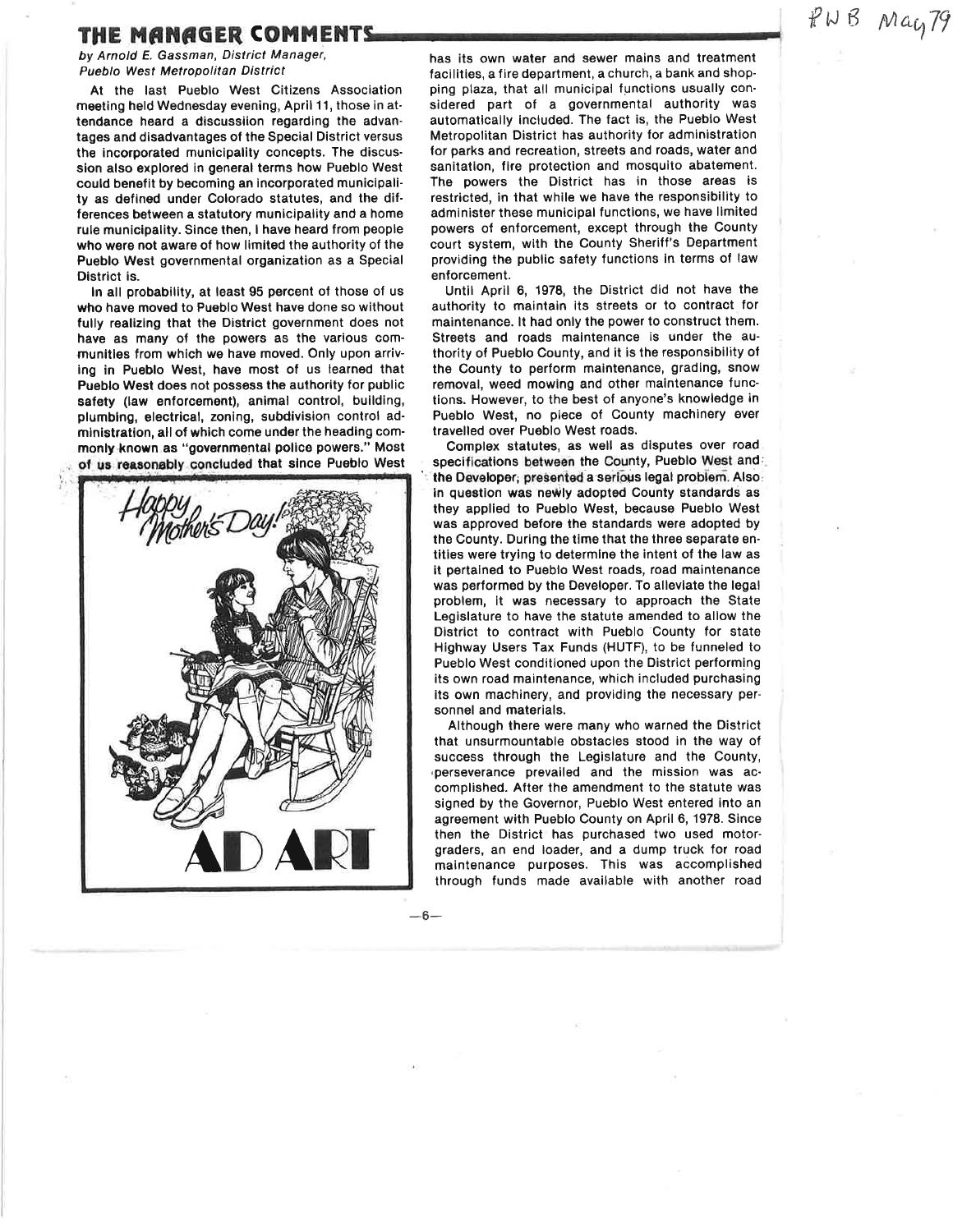# $P\omega$   $\beta$  May 79

maintenance agreement with the Developer, which was entered into in November of 1977. Included in this agreement was the commitment of the District to bring certain roads which had been deteriorating up to pro\_ per standards. In the meantime, the Developer, during 1978 was paving streets which the Developer had under commitment to the United States Department of Housing and Urban Development.

The District has employed four additional men for road maintenance work and has moved two others into the road maintenance department from other District departments. One man, a supervisor who had thirtytwo years' of State highway road maintenance ex: perience and was working in the District's water department, was appointed as Road Maintenance Superintendent. The other man who had moved into the road maintenance department was experienced as a heavy equipment operator. The other men had litile or no experience in road maintenance and had to be trained. The supervisor has recently submitted his resignation because he wishes to retire, which leaves us with a supervisory position to fill.

It is with this skeleton crew that the District is attempting to bring District roads up to standards which will be acceptable to the County and State for HUTF funds. Thus far, we have had approximately 240 miles accepted by the State for funding, which translates into approximately 931,700 for the District in 1979. ln 1980, as the \$511 per mile of road allotment prevails under the HUTF funds, we will receive approximately \$149,900. This would appear to be a windfall of money for Pueblo West, and it is extremely helpful. However, when we recognize that we have a total of nearly <sup>400</sup> miles of streets and roads to maintain, this money falls far short of the needed funds.

The question arises as to how much it costs to main\_ tain roads. Colorado records show that roads that have been raised to an acceptable standard insofar as base, sub-base and traffic wearing surface is concern\_ ed, cost an average of \$800 per mile per year to maintain. This translates into \$320,000 per year for road maintenance cost in pueblo West!

Currently, we are making every possible effort to repair roads which have not had the needed gravel placed on them since they were first built. ln addition, be regraded to permit proper water run-off. On our priority list are over 200 regularly used intersections which are in need of extensive repair. Last winter snows were extremely hard on the roads, both the paved and unpaved. Judging from the numerous calls the Board members and I have had regarding the undesirable road conditions in various sections of the District, it is apparent that citizens are experiencing various degrees of inconvenience, because of the poor